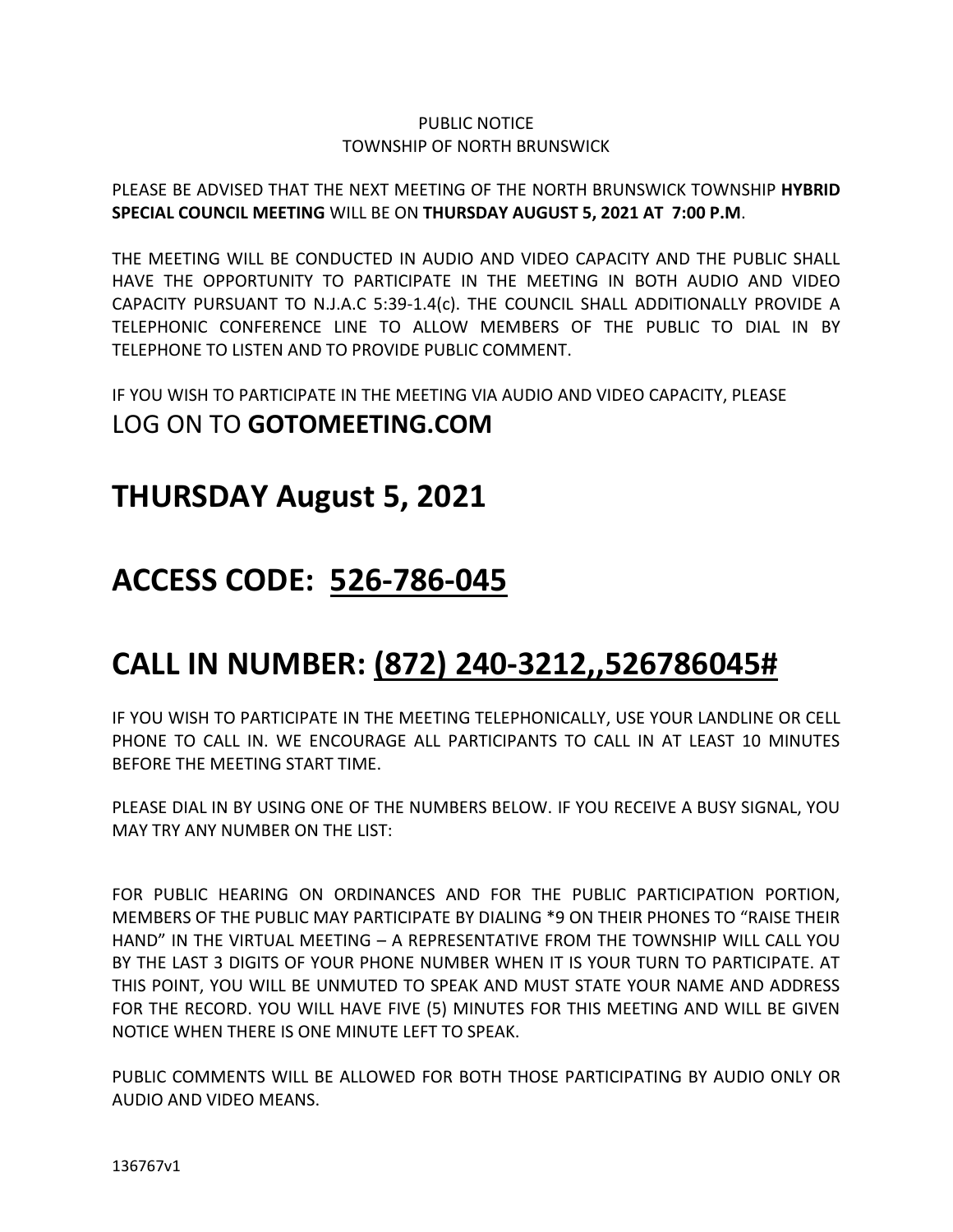ANY PRESENTATION OR DOCUMENTS THAT WOULD OTHERWISE BE VIEWED OR MADE AVAILABLE TO MEMBERS OF THE PUBLIC PHYSICALLY ATTENDING A LOCAL PUBLIC MEETING SHALL BE MADE VISIBLE ON A VIDEO BROADCAST OF THE REMOTE PUBLIC MEETING OR MADE AVAILABLE ON THE WEBSITE OF THE TOWNSHIP OF NORTH BRUNSWICK AT **WWW.NORTHBRUNSWICKNJ.GOV**.

IN ADDITION TO MAKING PUBLIC COMMENTS AT ANY REMOTE PUBLIC MEETING, THE TOWNSHIP OF NORTH BRUNSWICK IN ADVANCE OF THE REMOTE MEETING SHALL ALLOW PUBLIC COMMENT TO BE SUBMITTED TO THE TOWNSHIP CLERK BY ELECTRONIC MAIL AND IN WRITTEN LETTER FORM WHICH SHALL BE RECEIVED BY THE CLERK 72 HOURS PRIOR TO THE SCHEDULED MEETING DATE, SAID DEADLINE SHALL BE ESTABLISHED AND POSTED ON THE WEBSITE IN ADVANCE OF ANY REMOTE PUBLIC MEETING.

PUBLIC COMMENTS SUBMITTED 72 HOURS PRIOR TO THE REMOTE PUBLIC MEETING SHALL BE READ ALOUD AND ADDRESSED DURING THE REMOTE PUBLIC MEETING IN A MANNER AUDIBLE TO ALL MEETING PARTICIPANTS AND THE PUBLIC. THE TOWNSHIP OF NORTH BRUNSWICK RESERVES THE RIGHT TO PASS OVER DUPLICATIVE WRITTEN COMMENTS, HOWEVER EACH COMMENT SHALL BE NOTED FOR THE RECORD WITH THE CONTENT SUMMARIZED.

THE ELECTRONIC COMMUNICATIONS USED FOR THE REMOTE PUBLIC MEETING SHALL HAVE A FUNCTION WHICH ALLOWS THE TOWNSHIP TO MUTE THE AUDIO OF ALL MEMBERS OF THE PUBLIC AS WELL AS ALLOW MEMBERS OF THE PUBLIC TO MUTE THEMSELVES WHICH SHALL BE ANNOUNCED AT THE BEGINNING OF EVERY REMOTE PUBLIC MEETING.

IF A MEMBER OF THE PUBLIC BECOMES DISRUPTIVE DURING A REMOTE PUBLIC MEETING, INCLUDING DURING ANY PERIOD FOR PUBLIC COMMENT, APPROPRIATE STAFF WILL BE DIRECTED TO MUTE OR CONTINUE TO MUTE THE DISRUPTIVE MEMBER OF THE PUBLIC AND WARN THAT CONTINUED DISRUPTION MAY RESULT IN THEIR BEING PREVENTED FROM SPEAKING DURING THE REMOTE PUBLIC MEETING OR REMOVED FROM THE REMOTE PUBLIC MEETING. ANY MEMBER OF THE PUBLIC WHO CONTINUES TO ACT IN A DISRUPTIVE MANNER AT A REMOTE PUBLIC MEETING AFTER RECEIVING AN INITIAL WARNING MAY BE MUTED WHILE OTHER MEMBERS OF THE PUBLIC ARE ALLOWED TO PROCEED WITH THEIR QUESTION OR COMMENT. IF TIME PERMITS THE DISRUPTIVE INDIVIDUAL SHALL BE ALLOWED TO SPEAK AFTER ALL OTHER MEMBERS OF THE PUBLIC HAVE BEEN GIVEN AN OPPORTUNITY TO COMMENT. IF THEY REMAIN DISRUPTIVE THEY MAY BE MUTED FOR THE REMAINDER OF THE REMOTE PUBLIC MEETING

IN ADDITION TO ADEQUATE NOTICE THE TOWNSHIP OF NORTH BRUNSWICK SHALL ALSO PROVIDE ELECTRONIC NOTICE OF THE REMOTE PUBLIC MEETING AND SHALL CONTAIN THE CONTENT REQUIRED UNDER N.J.S.A. 10:4-8 AND N.J.A.C. 5:39-1.5(a) AND SHALL BE POSTED ON